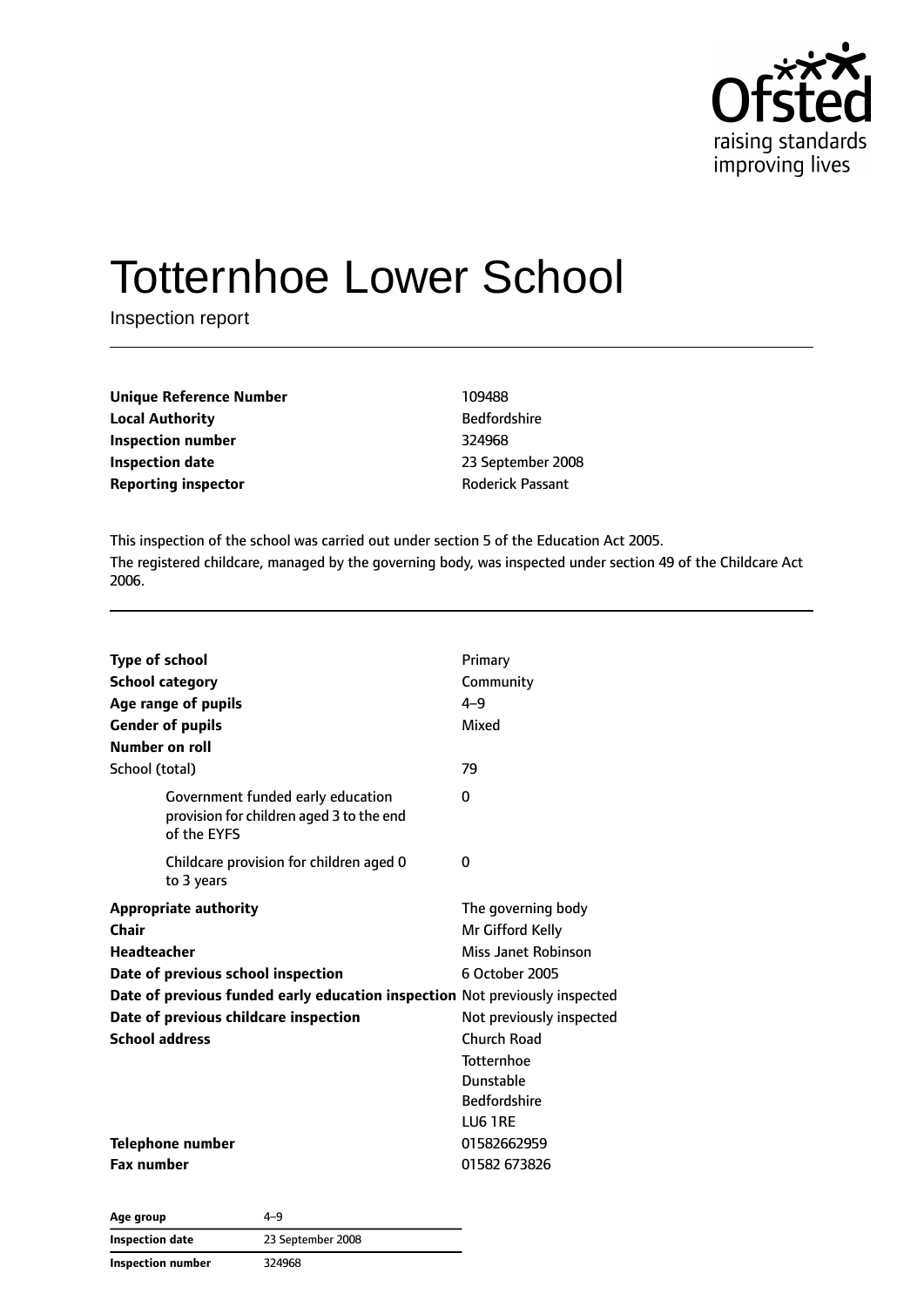.

<sup>©</sup> Crown copyright 2008

Website: www.ofsted.gov.uk

This document may be reproduced in whole or in part for non-commercial educational purposes, provided that the information quoted is reproduced without adaptation and the source and date of publication are stated.

Further copies of this report are obtainable from the school. Under the Education Act 2005, the school must provide a copy of this report free of charge to certain categories of people. A charge not exceeding the full cost of reproduction may be made for any other copies supplied.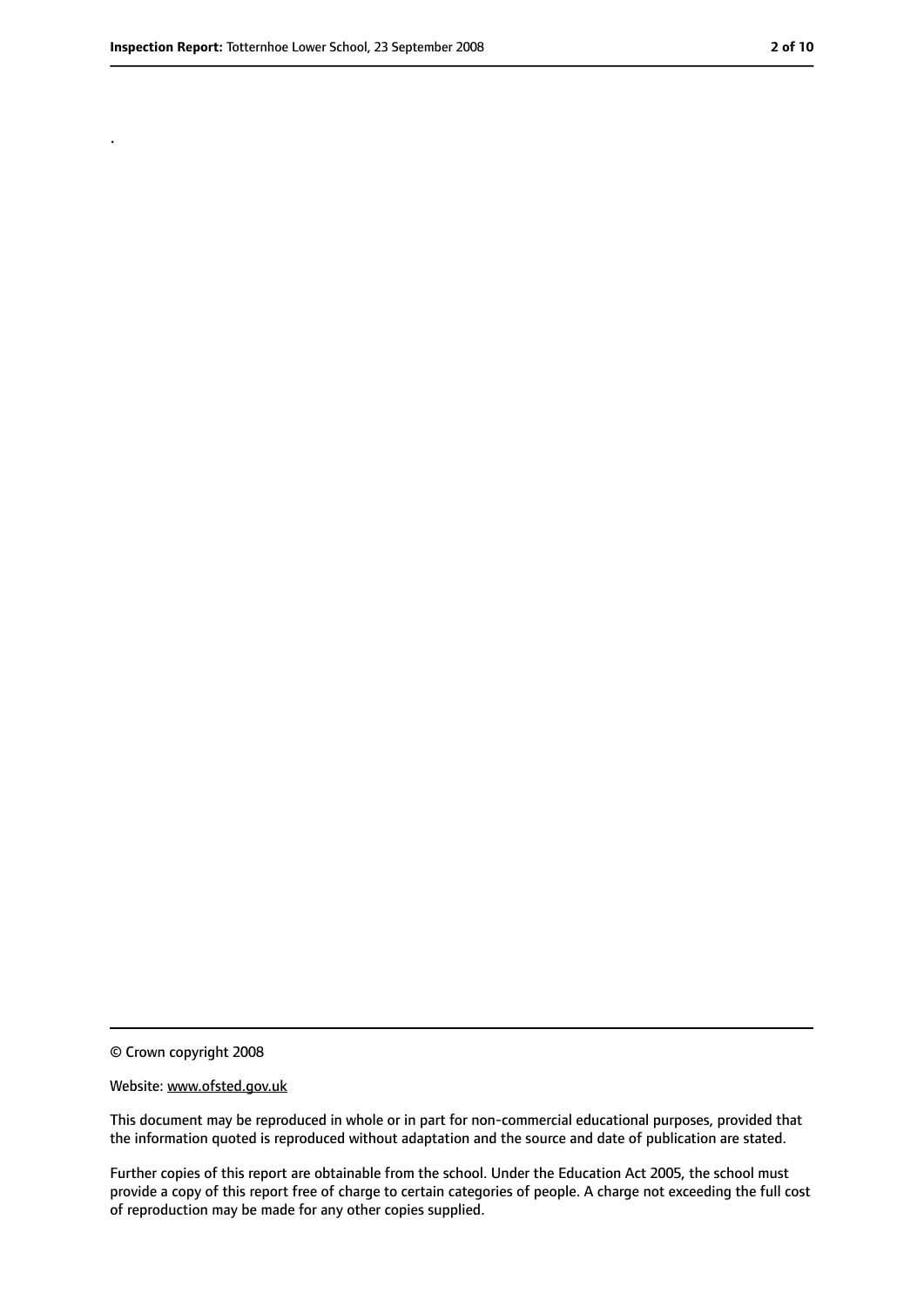# **Introduction**

The inspection was carried out by two Additional Inspectors. The inspection looked at the work of the Early Years Foundation Stage provision (EYFS) in detail. The inspectors also evaluated the school's overall effectiveness and investigated the following issues: aspects of care guidance and support, particularly the monitoring of progress and the support for pupils who find learning difficult; key features of personal development and aspects of leadership and management.

Evidence was gathered from external data, the information that the school has on tracking pupils' progress, the school self-evaluation form and school improvement plan, and lesson observations. Discussions were held with the headteacher, a member of the governing body and a group of Year 4 pupils. Parents' questionnaires were analysed and the school's systems for safeguarding pupils were checked. Other aspects were not investigated in detail but the inspectors found no evidence to suggest that the school's own assessments, as given in its self-evaluation, were not justified. These have been included where appropriate within the report.

#### **Description of the school**

This small school serves a village community with about half of the pupils coming from further afield. The number of pupils eligible for free school meals is low. The proportion of pupils who have difficulties with their learning is well below average. Three quarters of the school population are White British and the remaining quarter of pupils is from a range of ethnic heritages. The roll is relatively stable. The school has gained national Healthy School status and has gained an award in recognition of its international work. The school runs a breakfast and after school club. Children are admitted into the EYFS the term following their fourth birthday. Children join the school with knowledge and skills typical of the age group.

#### **Key for inspection grades**

| Grade 1 | Outstanding  |
|---------|--------------|
| Grade 2 | Good         |
| Grade 3 | Satisfactory |
| Grade 4 | Inadequate   |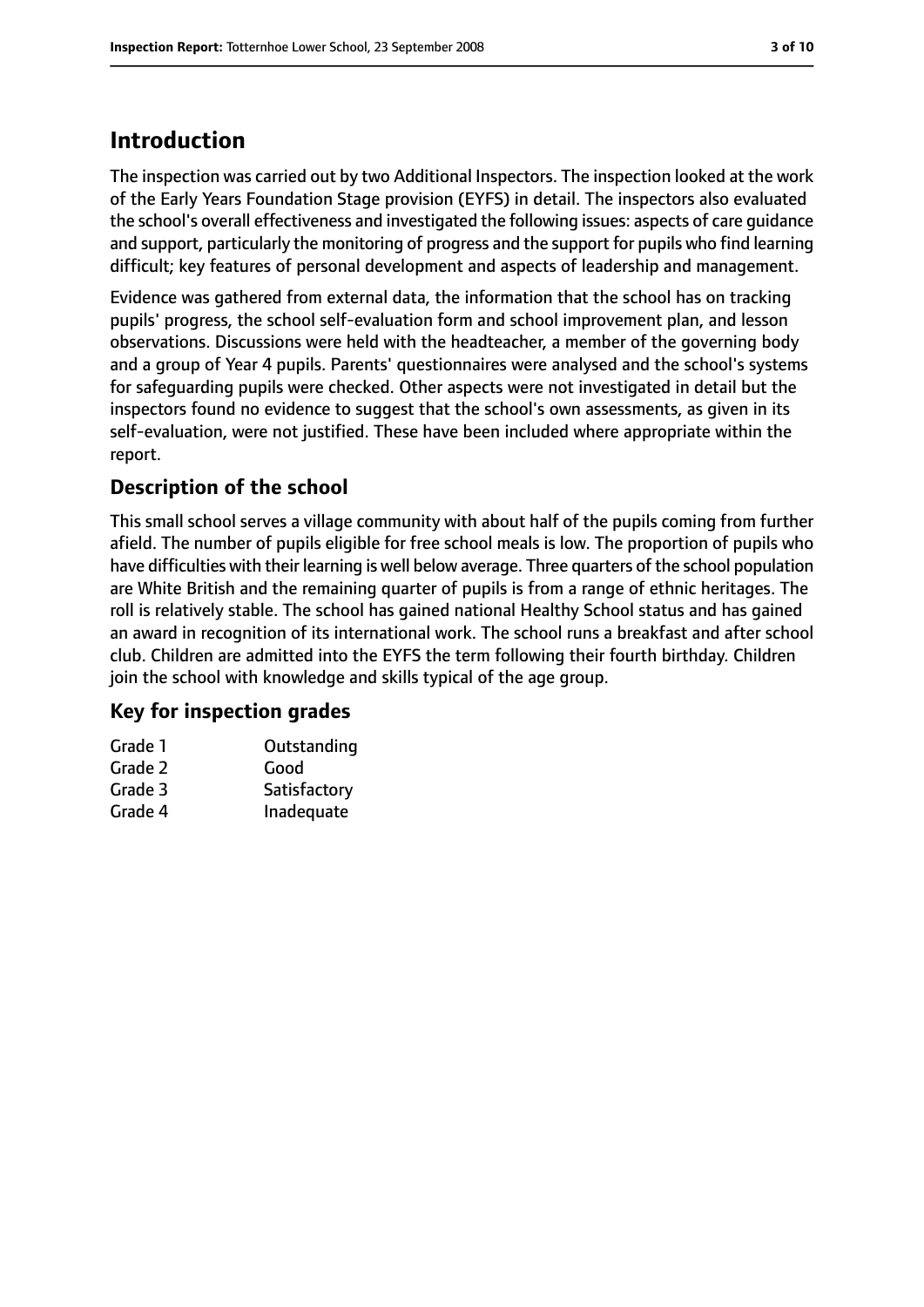#### **Overall effectiveness of the school**

#### **Grade: 2**

The start of the day provides helpful insights into the school. Staff greet pupils warmly and children and their parents are made very welcome. A pupil chats very happily to the headteacher about the sparkly toy frog she has brought in for a lesson. A parent has a quick conversation with a teacher, whilst in the classroom a child proudly shows her mum some work. There is a strong sense of community, warmth and a positive ethos and it is easy to see why parents wrote in such glowing terms about the school, citing the friendliness and approachability of staff, the 'hands-on' approach of the headteacher and the quality of support given to their child.

It is evident that the headteacher and other staff know the pupils extremely well. Pupils feel very secure and enjoy school a great deal. They are valued as individuals and are helped to develop confidence because of the excellent relationships adults have with them. They enjoy learning because of the interesting things that they do and this is reflected in their excellent attendance. Pupils know how to keep themselves safe and are extremely well aware of the importance of exercise and diet. Small touches, such as the 'healthy' place mats on the dining room tables not only reinforce what they have learned in lessons but also help create a sense of occasion associated with meal times. Pupils contribute very effectively to the local community through various activities and links with the church; the school is a 'star' in the local community, according to one parent. Pupils also make extremely positive contribution to their school community because of their excellent behaviour and the way they get on with each other.

The school sensitively helps pupils develop an understanding of right and wrong. In one lesson, for example, over-enthusiastic teamwork led to reinforcement of the importance of taking turns and playing fair. Assemblies communicate the school's values very effectively. Pupils develop very mature social skills and playtimes are characterised by a natural happy exuberance as they make use of the play equipment with their friends, often across the year groups. Pupils have a voice in the school through the school council and take this and other roles, such as 'playground friends' very seriously. Through the arts, explorations of other faiths and particularly because of the work the school does with its international links, pupils develop respect for others and gain a sense of the wider world which is also reflected in their care and concern for global issues through their charity work and recycling.

Over their time in school, pupils achieve well. Pupil numbers are relatively small and there are year-on-year variations in the composition and make-up of the year groups. Pupils get a good start to their education. They make good progressto reach standards at the end of the Reception class above expectations for their age. Standards at the end of Year 2 are consistently above average in reading, writing and mathematics. In 2007, national assessment results were exceptionally high in reading and writing. Pupils make good progress in Years 1 and 2 and this is sustained in Years 3 and 4 so that they gain levels in mathematics, reading and writing above the expectations for their age - significantly so in reading and writing. Progress in mathematics has improved because of the school's work to improve pupils' problem solving. There is very little difference in the performance of boys and girls. Higher attaining pupils and pupils who have difficulties with their learning achieve well. The school prepares pupils extremely well for the next steps in their education given their attitudes to learning, enjoyment of school coupled with their academic skills.

The excellence of pupils' personal development is based upon strong features in teaching and the curriculum and in particular, the overall excellence of the school's systems for welfare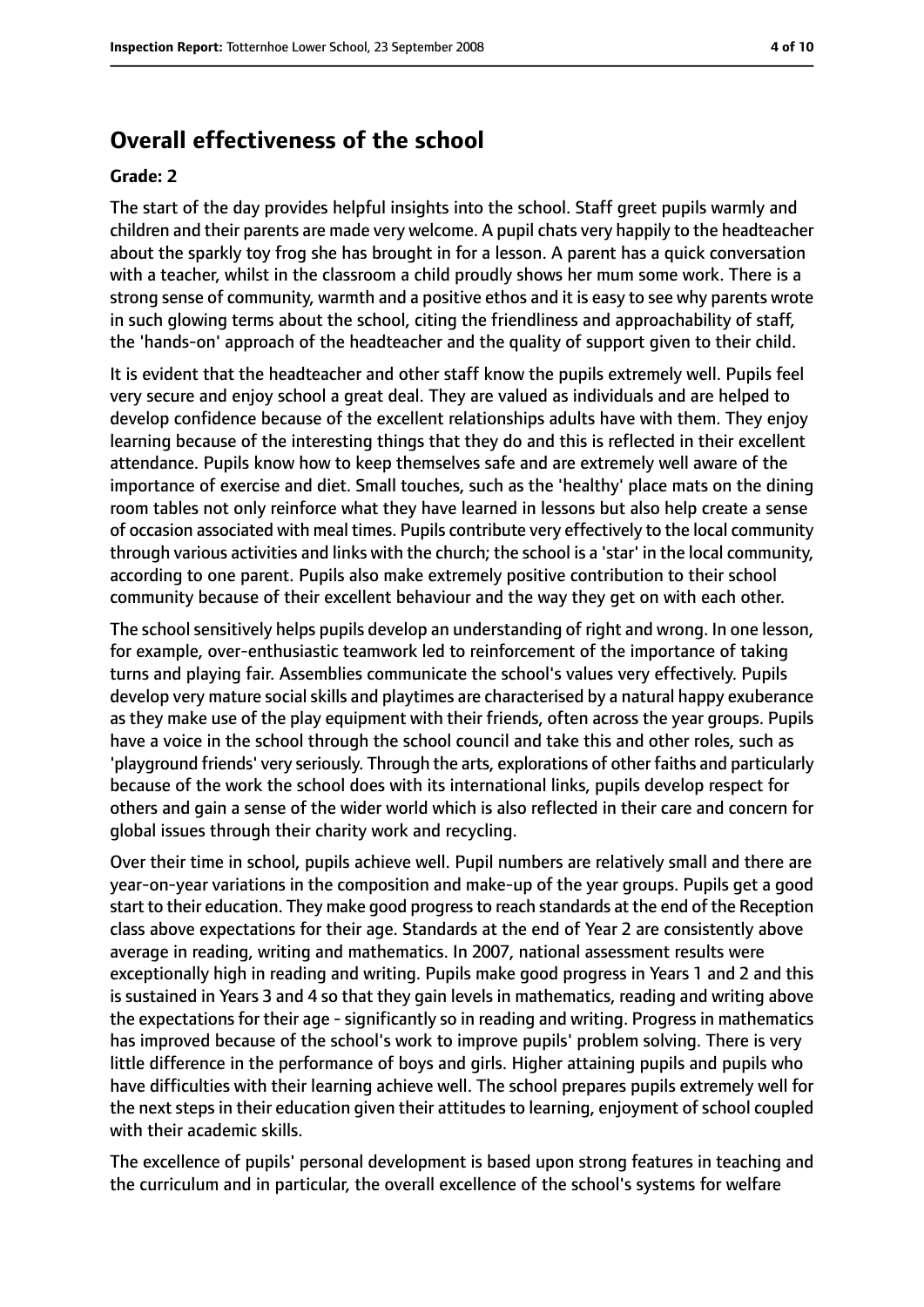guidance and support. Staff have excellent relationships with pupils and demonstrate an extremely high level of care and commitment towards them. The strong informal communication systems with parents supplement formal procedures. Before-school and after- school care provide a good contribution to pupils' personal development. Pupils are cared for and supervised well; they enjoy the opportunity to play together and read or listen to music in a friendly atmosphere. The school monitors pupils' academic progress carefully and this means that it is able to target support effectively to those pupils who are finding aspects of learning difficult. The headteacher acts as co-ordinator for this provision and clearly has in-depth knowledge of all pupils. The school works very hard to include all pupils and to break down barriers to learning. The academic monitoring system is in the process of being further refined so that the information is easier to use to give staff an even more precise view of where pupils are. Safeguarding, safety routines and procedures are all securely in place. There are good links with appropriate specialist and other agencies to support pupils and enhance their learning.

Leadership and management are good overall. The school has made significant improvements since the last inspection, particularly in the aspect of personal development. The headteacher leads the school extremely well and she has the confidence of pupils and parents. The school's manifest care and concern for all pupils and its inclusive ethos stems from her and extends to her care and valuing of staff. Because it is a small school, staff carry multiple responsibilities. There is strong teamwork and a sustained focus on improvement. The school has an extremely clear view of itself and very accurately identifies aspects needed for further improvement but these need sharper targeting. The school improvement plan is also nearing the end of its life. Currently, how the school judges the success of a particular initiative is not precisely defined or, where appropriate, quantified within the plan. Recent work on improving pupils' mathematical skills derived from detailed analysis of pupils' test papers has been effective. However, the plan does not indicate, for example, what this might mean in terms of improved pupils' achievement or the step-by-step process to reach the standards the school is aiming at.

The quality of teaching and learning is good, as reflected in the good progress pupils make. Teachers are experienced and skilled practitioners who manage the demands of mixed age classes well, a concern of a very small minority of parents. The school has identified rightly that, although marking issupportive, the quality of teachers' feedback to pupilsrequiresfurther development.

Governance is good. Governors are supportive of the school and act as critical friends. Individuals take part in training and the governing body has undertaken self-evaluation leading to a change in the way they carry out school visits. This process could usefully be embedded into the cycle of governors' activities. This is a small school and finance is tight, which means that the headteacher and governors spend much time in sensitively juggling priorities. The school is seeking accreditation for its financial management. The school's leadership has good capacity to build further on the school's existing strengths and raise achievement even higher.

#### **Effectiveness of the Early Years Foundation Stage**

#### **Grade: 2**

Excellent induction arrangements ensure children and their parents are very well prepared for their first days in school. There are also close links with the pre-school. This ensures that relationships are very positive and is a key factor in helping the children to settle so happily.

The EYFS leader has a good understanding of how young children learn. Leadership and management are good. The leader uses this knowledge well to plan an exciting curriculum,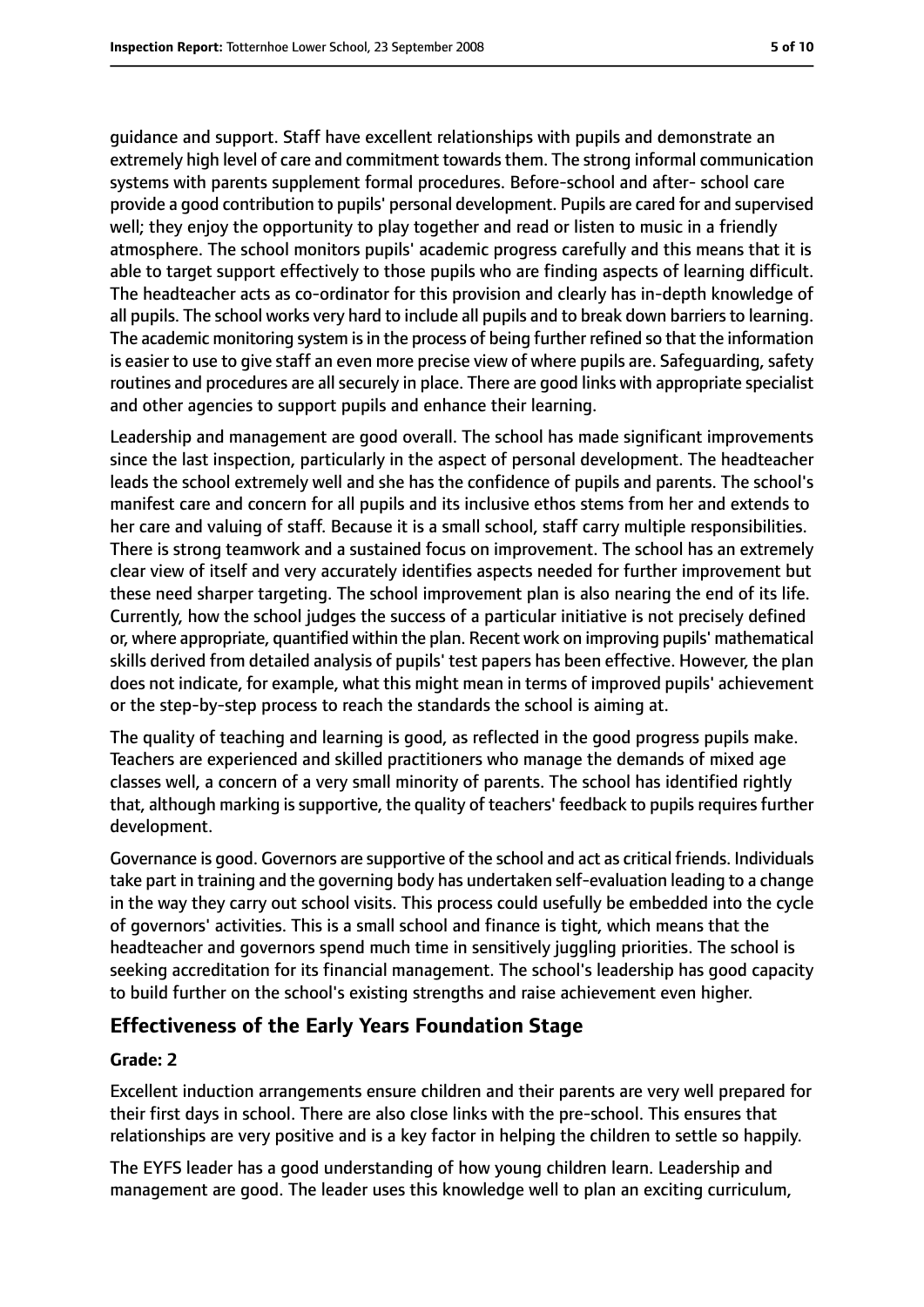which ensures children access all areas of learning through a good balance of teacher led, and child selected activities. Firmly established routines ensure that children are clear about the teacher's high expectations of them. Good use is made of both the indoor and the outdoor environment including a large covered area, which children have accessto whatever the weather. Teaching is good and children make good progress in all areas of learning. It is a little slower in writing than in other areas, because on occasions there is not enough promotion of the skills children need to enable them to become consistently good writers. The school now plans to focus keenly on a 'daily dose' of the modelling of good writing skills to raise this to the levels attained in other areas.

Children behave extremely well and enjoy their learning a great deal, because teaching is supportive and encouraging, and this develops children's confidence and independence. Children achieve well so that by the end of the Reception year, attainment is above that typically found for this age in all areas of learning, although it is a little lower in writing. Pupils make particularly good progress in their personal, social and emotional development.

#### **What the school should do to improve further**

- Challenge pupils further by developing the quality of teachers' feedback.
- Ensuring that future school improvement planning includes well-defined targets and success criteria, quantified and linked to standards and achievement where appropriate.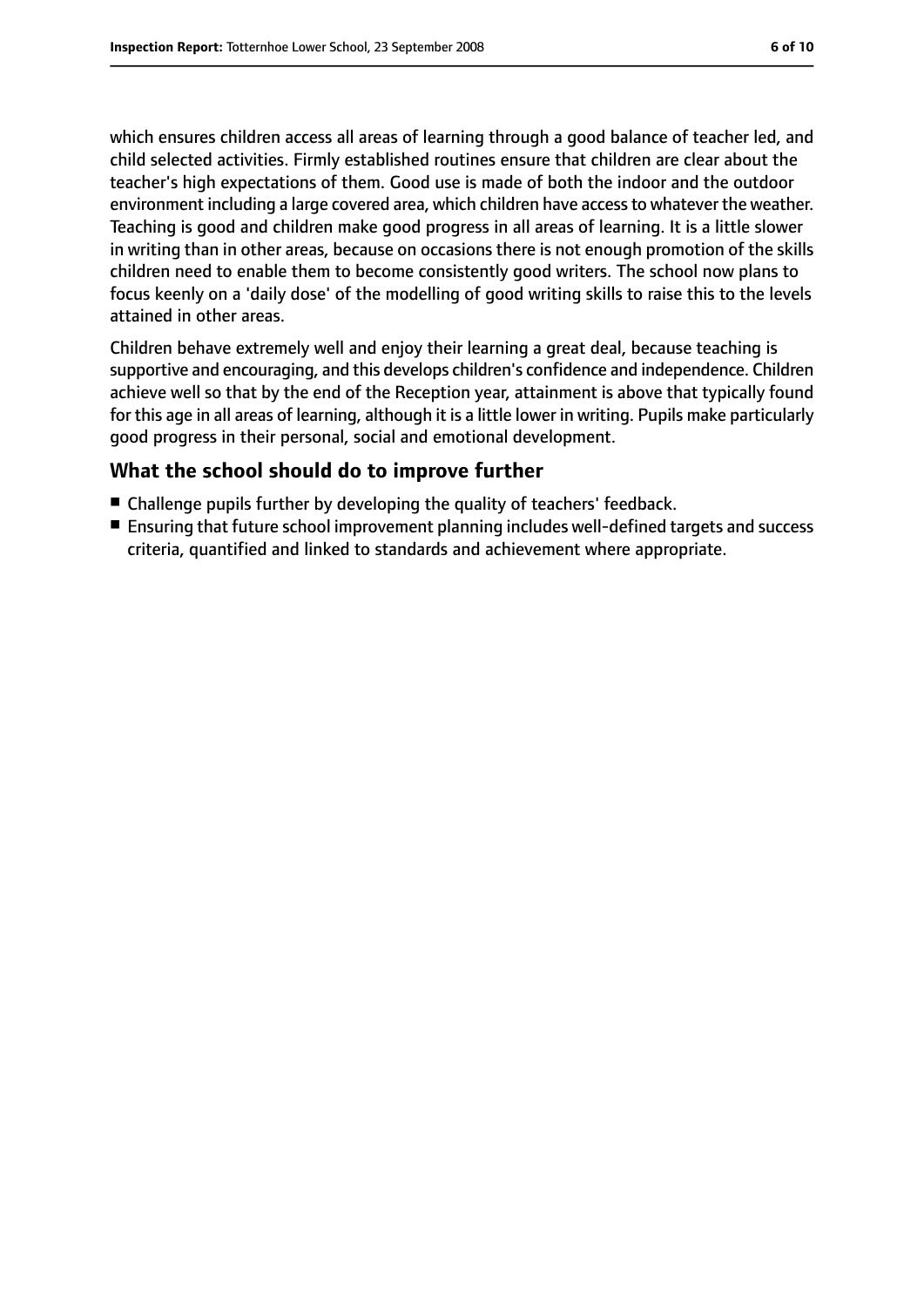**Any complaints about the inspection or the report should be made following the procedures set out in the guidance 'Complaints about school inspection', which is available from Ofsted's website: www.ofsted.gov.uk.**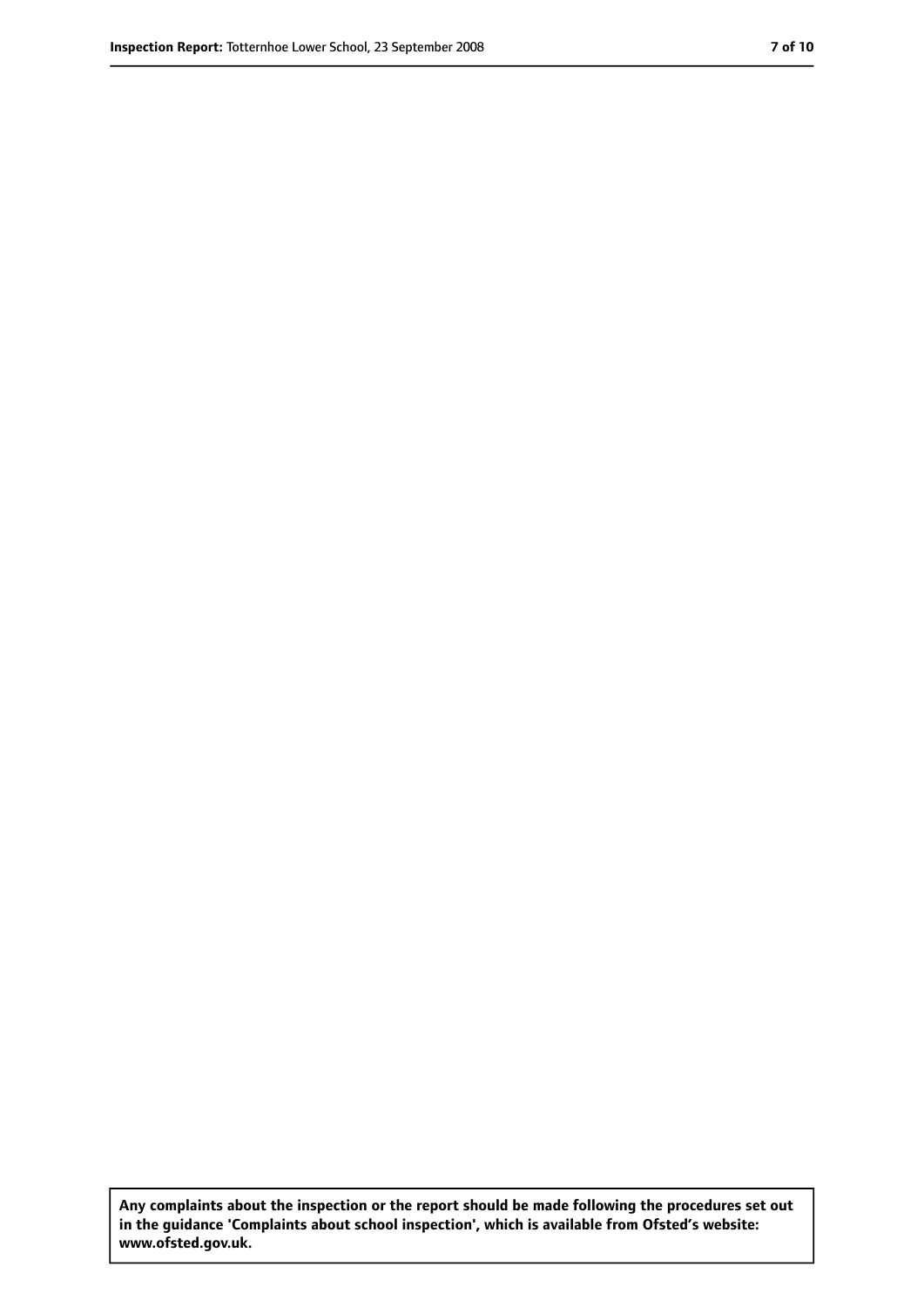# **Inspection judgements**

| \ Key to judgements: grade 1 is outstanding, grade 2 good, grade 3 satisfactory, and | <b>School</b>  |
|--------------------------------------------------------------------------------------|----------------|
| arade 4 inadequate                                                                   | <b>Overall</b> |

#### **Overall effectiveness**

| How effective, efficient and inclusive is the provision of<br>education, integrated care and any extended services in meeting the<br>needs of learners? |     |
|---------------------------------------------------------------------------------------------------------------------------------------------------------|-----|
| Effective steps have been taken to promote improvement since the last<br>inspection                                                                     | Yes |
| How well does the school work in partnership with others to promote learners'<br>well being?                                                            |     |
| The capacity to make any necessary improvements                                                                                                         |     |

## **Effectiveness of the Early Years Foundation Stage**

| How effective is the provision in meeting the needs of children in the<br>EYFS?                |  |
|------------------------------------------------------------------------------------------------|--|
| How well do children in the EYFS achieve?                                                      |  |
| How good are the overall personal development and well-being of the children<br>I in the EYFS? |  |
| How effectively are children in the EYFS helped to learn and develop?                          |  |
| How effectively is the welfare of children in the EYFS promoted?                               |  |
| How effectively is provision in the EYFS led and managed?                                      |  |

#### **Achievement and standards**

| How well do learners achieve?                                                  |  |
|--------------------------------------------------------------------------------|--|
| $\vert$ The standards <sup>1</sup> reached by learners                         |  |
| How well learners make progress, taking account of any significant variations  |  |
| between groups of learners                                                     |  |
| How well learners with learning difficulties and/or disabilities make progress |  |

#### **Annex A**

<sup>&</sup>lt;sup>1</sup>Grade 1 - Exceptionally and consistently high; Grade 2 - Generally above average with none significantly below average; Grade 3 - Broadly average to below average; Grade 4 - Exceptionally low.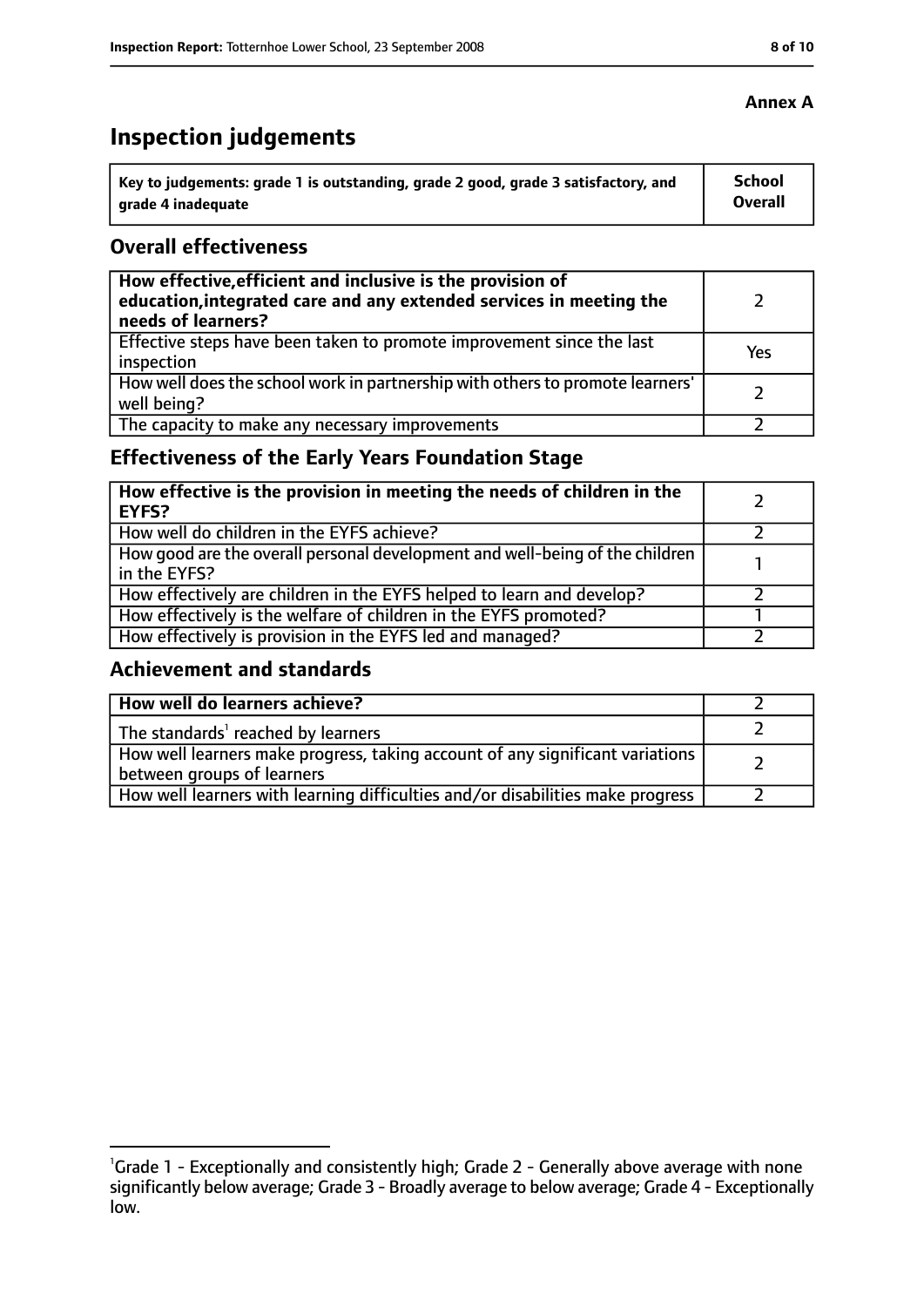## **Personal development and well-being**

| How good are the overall personal development and well-being of the<br>learners?                                 |  |
|------------------------------------------------------------------------------------------------------------------|--|
| The extent of learners' spiritual, moral, social and cultural development                                        |  |
| The extent to which learners adopt healthy lifestyles                                                            |  |
| The extent to which learners adopt safe practices                                                                |  |
| The extent to which learners enjoy their education                                                               |  |
| The attendance of learners                                                                                       |  |
| The behaviour of learners                                                                                        |  |
| The extent to which learners make a positive contribution to the community                                       |  |
| How well learners develop workplace and other skills that will contribute to<br>their future economic well-being |  |

# **The quality of provision**

| How effective are teaching and learning in meeting the full range of<br>learners' needs?              |  |
|-------------------------------------------------------------------------------------------------------|--|
| How well do the curriculum and other activities meet the range of needs and<br>interests of learners? |  |
| How well are learners cared for, quided and supported?                                                |  |

## **Leadership and management**

| How effective are leadership and management in raising achievement<br>and supporting all learners?                                              |     |
|-------------------------------------------------------------------------------------------------------------------------------------------------|-----|
| How effectively leaders and managers at all levels set clear direction leading<br>to improvement and promote high quality of care and education |     |
| How effectively leaders and managers use challenging targets to raise standards                                                                 |     |
| The effectiveness of the school's self-evaluation                                                                                               |     |
| How well equality of opportunity is promoted and discrimination eliminated                                                                      |     |
| How well does the school contribute to community cohesion?                                                                                      |     |
| How effectively and efficiently resources, including staff, are deployed to<br>achieve value for money                                          |     |
| The extent to which governors and other supervisory boards discharge their<br>responsibilities                                                  |     |
| Do procedures for safequarding learners meet current government<br>requirements?                                                                | Yes |
| Does this school require special measures?                                                                                                      | No  |
| Does this school require a notice to improve?                                                                                                   | No  |